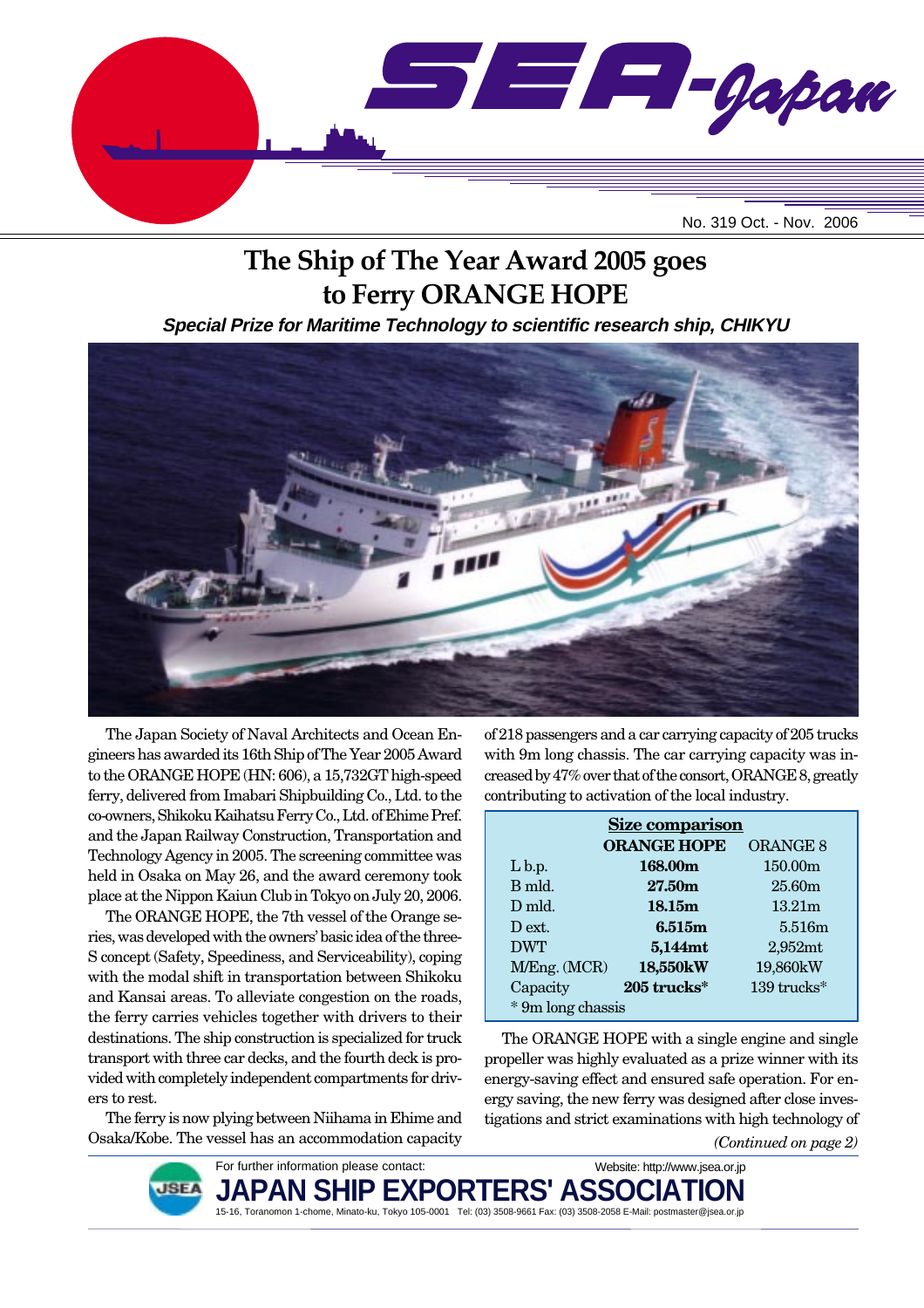### **No. 319 Oct. - Nov. Page 2**

#### **The Ship Of The Year**

the 3D Lines System, CFD simulation and tank tests, and the propulsion power requirement was decreased by about 6.6% as a whole despite larger dimensions than the ORANGE 8 employing the twin engines and twin propellers configuration. This also led to reduction of  $CO<sub>2</sub>$  emissions. When 205 trucks are transported by sea from Osaka to Matsuyama, Shikoku, about 9,300 l of fuel can be saved and  $CO<sub>2</sub>$ emissions decreased by about 29%.

For ensuring safe operation, the combined system of shaft generator and electric motor propulsion system was adopted for securing safe ship operation in an emergency. The system can generate electricity during navigation as a shaft generator, and in case of main engine stopping, the generator acts as the electric motor to turn the propeller. The switch over will be made automatically. With electric motor propulsion, the vessel can run at a speed of about 7.5 knots, enough to maneuver on the congested route in the Inland Sea. The vessel is equipped with the highest class navigation and communication systems for safety operations.

Other features include simultaneous roll-on/off of cars at three rampways (one at the bow, two at the stern) and smooth truck movement to upper and lower decks through one seesaw type and two movable type slopes, which are rationally arranged and shorten the time required for car handling. Berthing and unberthing are also facilitated with one bow and two stern thrusters.

ORANGE HOPE

- L (p.p.) x B x D d: 168.00m x 27.50m x 18.15m - 6.50m
- DWT: 5,144mt, GT: 15,732t

```
Speed, service: 22.2kt
```
Main engine: DU S.E.M.T. PIELSTICK 14PC4-2B x 1 unit

Output: 18,550kW

- Truck carrying capacity: 154 trucks (12m long chassis)
- Passenger accommodation capacity: 218 persons



#### **Special prize to CHIKYU**

JASNAOE has awarded the Special Prize for Maritime Technology to the scientific research ship, CHIKYU (Earth), for its contribution to maritime and offshore societies through development of advanced technology concerning deep sea drilling. This will lead to the new frontier of the earth and life science for future of mankind. The ship was completed jointly by Mitsubishi Heavy Industries, Ltd. and Mitsui Engineering & Shipbuilding Co., Ltd. for the Japan Agency for Marine-Earth Science and Technology (JAMSTEC).

The CHIKYU has the most advanced deep-drilling capability to reach the mantle thanks to adoption of the riser drilling system. The ship will allow investigation of the inner structure of the earth to clarify environmental changes, earthquake mechanisms, or quest for life in the crust. The originality, innovation, and integrity of deep-drilling technology was highly praised.

The ship has the capacity to reach the mantle, which has not been achieved before. The ship measures 210.0m in overall length, 38.0m in molded breadth, and 57,087GT. The drilling derrick installed on the ship towers 121m (over water level), and weighs approximately 1,000t. This is one of the largest drilling derricks in the world, and is the first to employ the riser drilling system together with the dynamic positioning system as a deep-drilling research ship.

The riser-drilling system, which was developed and employed recently in offshore oil and gas fields, uses the mud circulation system, which allows control of the well bore pressure to achieve stable drilling and prevent collapse of the borehole wall. The system also has the blowout preventer (BOP) which protects the drilling ship and crew on board from the flow of gas, oil and other fluids. These advanced techniques have great advantages during deep drilling.

A non-riser type deep-drilling ship of the U.S., which is also a scientific research ship, holds the maximum drilling record of 2,111m. The CHIKYU aims at reaching further into the subsurface of the Earth. Currently, the ship will try to set a new record of drilling 7,000m deep below the sea floor at 2,500m water depth and then 7,000m drilling at 4,000m water depth. After trial operation, CHIKYU will participate in the Integrated Ocean Drilling Program (IODP).

CHIKYU

- L (p.p.) x B x D d: 192m x 38m x 16.2m - 9.2m (L, overall: 210m)
- GT: 57,087t (International ton) Speed: 12kt
- Main engines/generators: 12ADD30V 5,000kW x 6 units
- Auxiliary generators: 6ADD30V 2,500kW x 2 units
- Azimuth thrusters: 4,200kW x 6 units Complement: 150 (crew: 100, re
	- searchers: 50)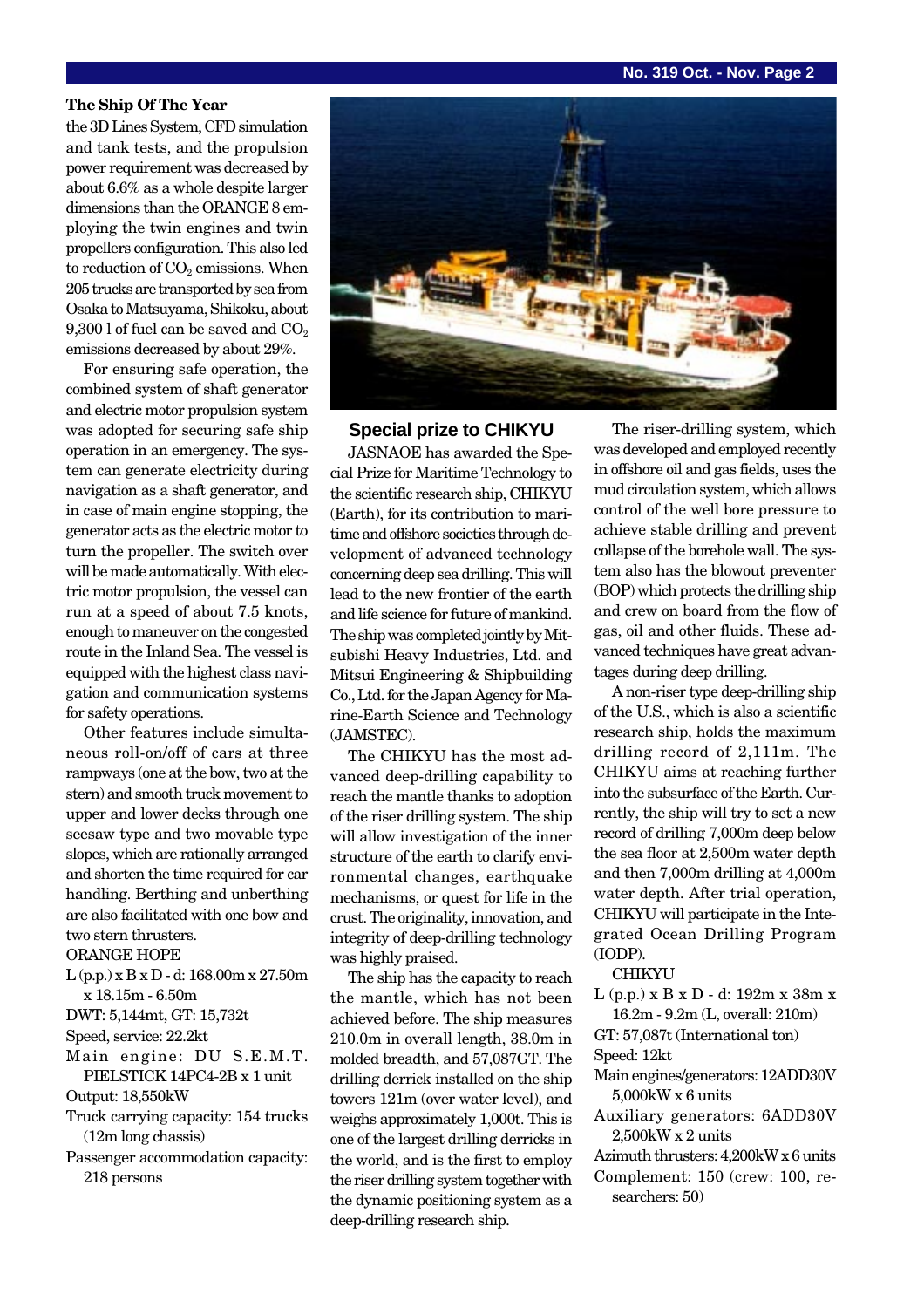## Kawasaki delivers 140,000m<sup>3</sup> LNG carrier, ARCTIC VOYAGER, to LLOYDS TSB

Kawasaki Shipbuilding Corporation has delivered the 140,000m<sup>3</sup> class LNG carrier, ARCTIC VOYAGER (HN: 1532), to Lloyds TSB Equipment Leasing (No. 1) Limited. The gas carrier has been constructed for the Norway Snowvit Project that is now being exploited by an industrial consortium headed by STATOIL of Norway and is now operated by a group company of Kawasaki Kisen Kaisha Ltd.

The service routes of the carrier are mainly from northern Norway to the northern east coast of America or to the southern European area. Therefore, the carrier is designed to endure cold sea weather conditions. The carrier has obtained the comfort class notation of COMF-V (1) for its noise and vibration level, offering a very quiet environment for the living quarters. An air conditioner with a thermal controller is provided for each cabin to maintain comfort in the private living space.

To reduce the work load on the crew, replacement of the sea water ballast during navigation is automated, and a highlift rudder and a bow thruster are used to increase ship maneuverability at berthing and unberthing. The bridge installations and the arrangement that comply with DNV's notation NAUT-AW enable one-man operation during navigation or ship maneuvering within a port. More efficient and safer ship operation is possible ever than before.

Marine environmental protection is ensured by adoption of the double hull construction for the fuel oil tanks, a highperformance centrifuge for the bilge oil separation in the engine room, and other



measures taken against marine pollution. A forcible LNG vaporizer is provided to convert fuel gas. This permits economic transport coping with the changes in fuel oil prices.

To cope with increasing electric power demand due to large transport capacity, 6,600V high voltage distribution, which is the first employment for Kawasaki LNG carrier, is adopted for the power supply system to achieve safer and high quality electricity supply. The main engine, electric power generation, and cargo handling systems are all electronically controlled, and the integrated controlling and monitoring system is applied to every machine system. Consequently, rational operation management is achieved.

The carrier uses the wave observation system and stress sensors

| <b>Principal particulars</b>             |                                                      |  |
|------------------------------------------|------------------------------------------------------|--|
| $L$ (o.a.) x $L$ (b.p.) x $B$ x $D$ x d: | $289.50m \times 277.00m \times 48.40m \times 26.50m$ |  |
|                                          | x 11.90m                                             |  |
| DWT/GT:                                  | 75,434t/118,571t                                     |  |
| Cargo tank capacity:                     | $140,618m^3$ (at $-163^{\circ}$ C, 98.5%)            |  |
| Main engine:                             | Kawasaki UA-400 steam turbine x 1 unit               |  |
| MCR:                                     | $27,000$ kW x $81$ rpm                               |  |
| Speed, service:                          | 19.3 <sub>kt</sub>                                   |  |
| Complement:                              | 40                                                   |  |
| Classification:                          | <b>DNV</b>                                           |  |
| Completion:                              | July 14, 2006                                        |  |

attached to principal parts of the hull. With these, the wave conditions and generation of stresses are monitored and compared during navigation.

## **To our readers**

- Please notify us of any change in address by letter, telefax, or E-mail together with the old mailing label to ensure you continue to receive SEA-Japan.
- We welcome your comments about SEA-Japan. Please address all correspondence to the Japan Ship Exporters' Association (JSEA), or the Japan Ship Centre in London.
- Address (Tokyo): 15-16, Toranomon 1-chome, Minato-ku, Tokyo 105-0001 / Tel: (03) 3508-9661 Fax: (03) 3508- 2058

E-mail: postmaster@jsea.or.jp

• Address (London): Ground Floor, 9 Marshalsea Road, London SE1 1EP, UK / Tel: +44 (0) 20 7403 1666 / Fax: +44 (0) 20 7403 1777 E-mail: info@jsc.org.uk URL: http://www.jsc.org.uk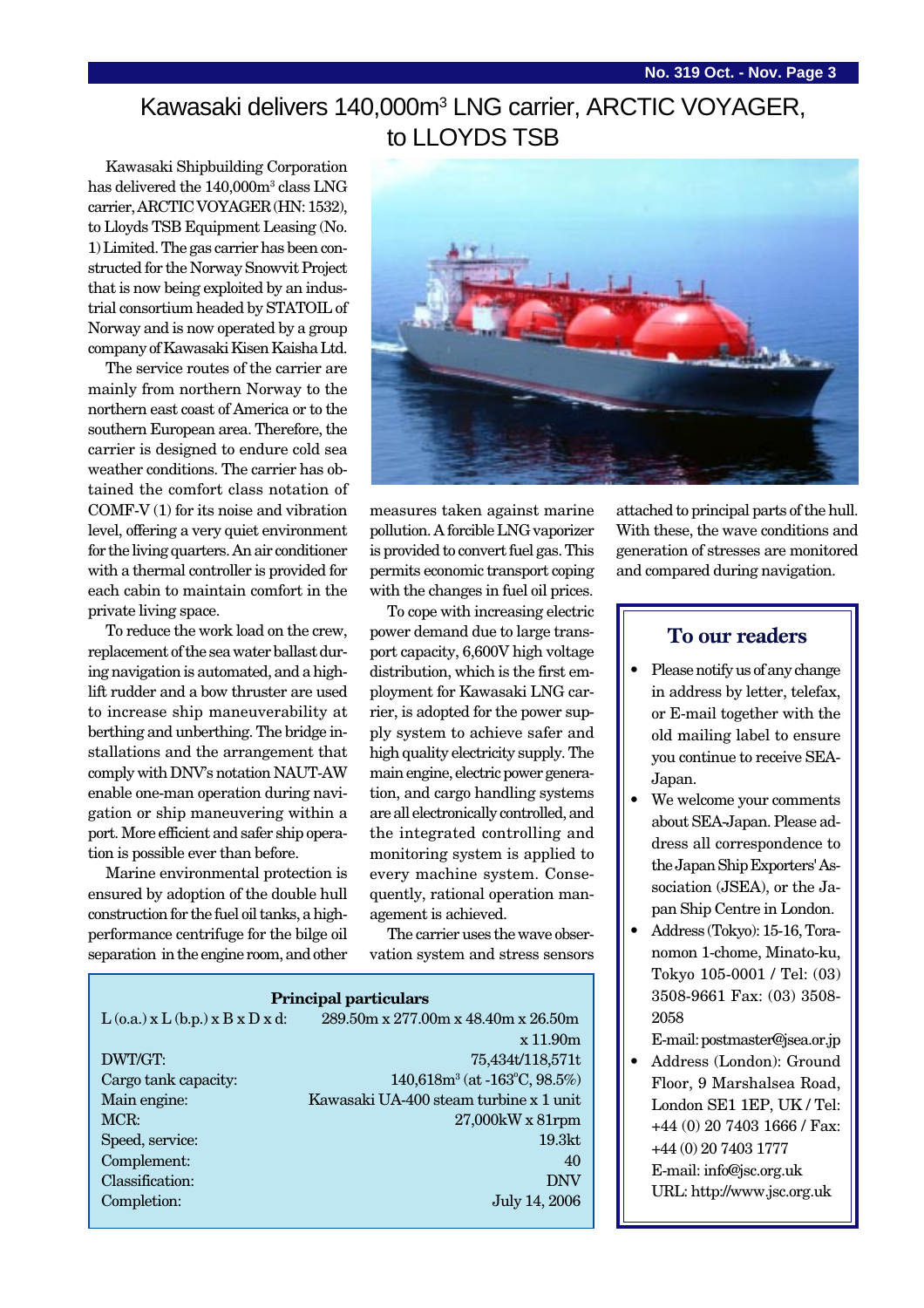## MHI completes vehicle carrier, POSITIVE LEADER, for Oceanic Trader

Mitsubishi Heavy Industries, Ltd. (MHI) completed POSITIVE LEADER, a vehicle carrier, for Oceanic Trader S. A. of Panama at the Shimonoseki Shipyard and Machinery Works on July 13, 2006. The vessel is the sister ship of POSITIVE STAR and POSITIVE PIONEER, which were completed by MHI on Aug. 20, 2004 and on Feb. 15, 2005, respectively.

POSITIVE LEADER has the capacity to carry 3,930 passenger cars, including heavy vehicles such as mobile cranes, dump trucks, and bulldozers. Cargo vehicles can be rolled on and off from two shore rampways installed at the stern and mid part of the starboard side. The arrangement enables quick and efficient loading and unloading of vehicles.

The vessel has ten car decks, two of which are liftable car decks with hydraulic-drive jigger cylinders. The liftable decks can accommodate vehicles of various sizes. The clearance between decks is 2.2m high that is adequate to accommodate high roof cars like a RV.

The main engine is the Mitsubishi UE type with the SIP (Swirl Injection Principle) lubrication system,



which helps save fuel oil and lube oil consumption. The Mitsubishi Stator Fin is employed as an energy saving device, reducing fuel oil consumption. The combined effect of these installations reduces  $NO<sub>x</sub>$  and  $CO<sub>2</sub>$  emission for preservation of the environment.

Principal particulars

 $L$  (o.a.) x  $L$  (b.p.) x  $B$  x  $D$  x d: 180.00m x 171.70m x 30.00m x 30.94m (10th Deck) x 8.20m DWT/GT: 10,862 mt/ 43,810t

8UEC50LSII diesel x 1 unit MCR: 11,560 kW x 127min-1 NOR: 9,826 kW x 120min-1 Speed, service: 19.9kt Speed (max. trial): 21.64kt Vehicle carrying capacity: 3,930 passenger cars (RT type) Complement: 24 Classification: NK, NS\* (Vehicles Carrier) MNS\* (M0) Completion: July 13, 2006

Main engine: Mitsubishi-UE

## IHIMU completes 300,000MTDW type VLCC, KIHO

IHI Marine United Inc. delivered the 300,000MTDW type VLCC, KIHO (HN: 3199), to Dragon's Mouth Carriers S. A. on Aug. 28, 2006 at the Kure Shipyard. The vessel is designed to have the maximum hull form with maximum draft to pass the Straits of Malacca, Malaysia, or the so-called Malaccamax.

The KIHO has superior economical features for worldwide, Persian Gulf and Far East trade with its cargo load ability in the shallow draft condition able to pass the Straits of Malacca. For low resistance and fuel consumption, IHIMU's proprietary hull form with the IHIMU LV Fin and AT Fin are adopted.

The reliable hull structure has been designed by advanced structural analysis technology. The structures and fittings of the double hull water ballast tanks have been well engineered to attain easy inspection, gas detection, inert gas introduction, and ventilation.

The KIHO is the world's first VLCC mounted with an electronically-controlled type diesel engine, DU-Wartsila 7RT-flex84T-D. Optimization of the engine tuning can be achieved at all load conditions, con-

> tributing to the clean environment with low fuel consumption, low  $NO<sub>x</sub>$ emission, and less smoke.

Furthermore, ADMAX TSS (technical support system developed by IHI Marine United Inc., DIESEL UNITED LTD., IHI Marine Co., Ltd.) is installed on the KIHO. This system constantly monitors and examines the whole plant of the vessel. All monitored information are displayed on one screen (sampling data are automatically sent to the ship management company, shipyard and engine builder by e-mail for sharing).

ADMAX TSS is useful to recognize problems at the early stage, and the proper timing for maintenance can be scheduled, which results in reduction of unexpected accident risk and life cycle cost of the vessel.

Principal Particulars;

 $L$  (o.a.) x  $B$  x  $D$  x d: 333.0m x 60.0m x 29.0m x 20.5m

DWT/GT: 300,866t/159,923t

Main Engine: DU-Wartsila 7RTflex84T-D diesel x 1 unit

Output: 27,160kW x 74.0rpm Speed, service: 15.55kt Classification: NK Completion: Aug. 28, 2006

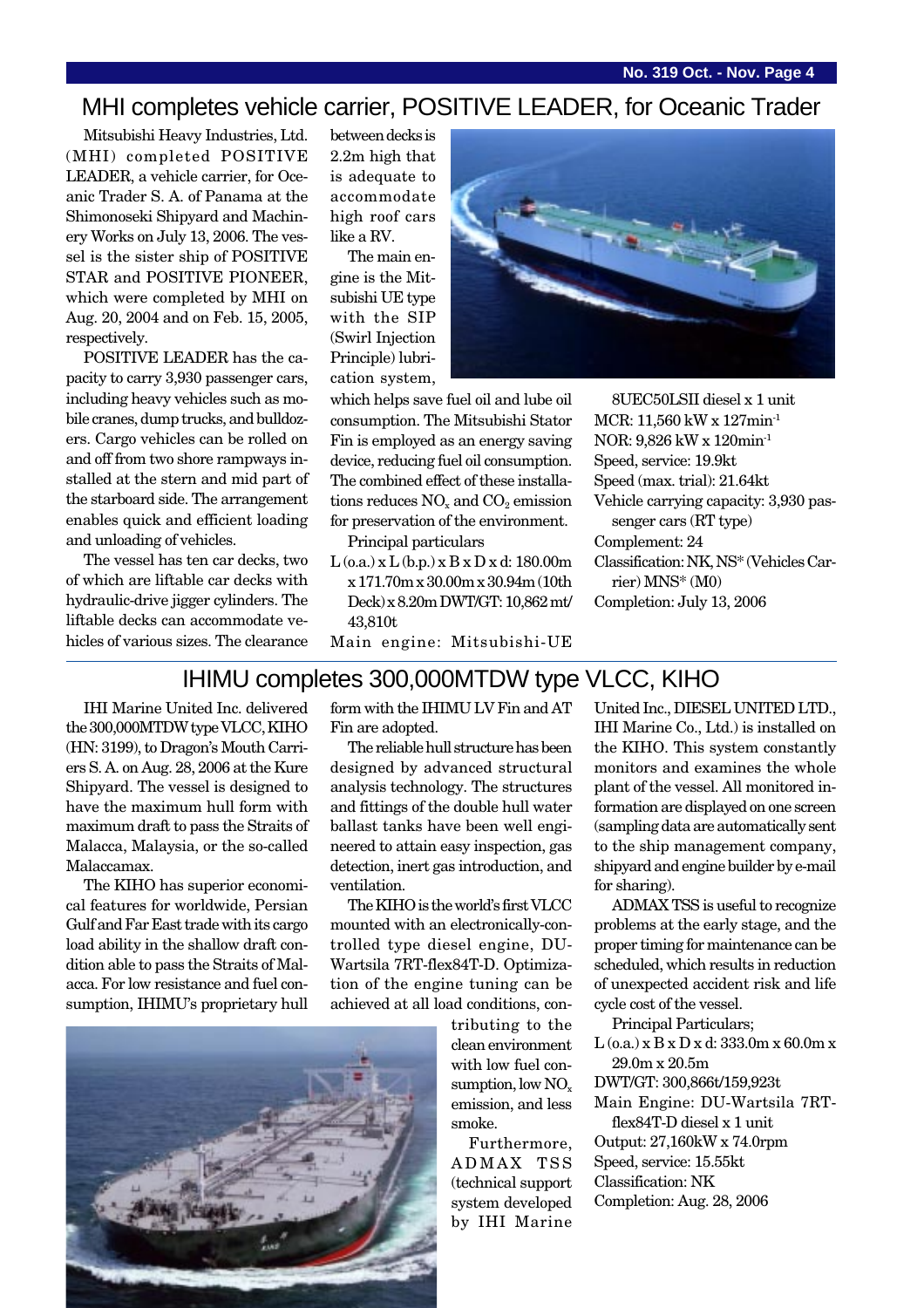# MES completes 300,000DWT class DH VLCC KASAGISAN

—3rd Mitsui Malacca Doublemax with DH fuel oil tank—

Mitsui Engineering & Shipbuilding Co., Ltd. (MES) has completed construction of the 302,478DWT double hull VLCC, KASAGISAN (HN: 1645), for MOLTANK S. A. of Panama at the Chiba Works. KASAGISAN is the third vessel designed with the new hull form called the Mitsui Malacca Doublemax since the first vessel was delivered in May 2005.

Both the deadweight and the cargo tank capacity are maximized for efficient transport of crude oil of typical density. In view of ocean and global environmental preservation, the double hull has been applied to both

the vessel's hull and the fuel oil tank of the vessel, for which the double hull will become mandatory in the future regulations of International Maritime Organization (IMO).

The vessel equips the MIPB-Wing (Mitsui Integrated Propeller Boss with Wing), which is a newly developed device to improve propeller propulsion efficiency. The service speed and fuel oil consumption efficiency have been improved together with both advanced bow and stern form. The main engine adopts the electronic-control lubrication system for engine cylinders to decrease ship op-



eration costs, and the steam turbo generating system is also employed, which recovers thermal energy from the exhaust gas of the main engine. Other installa-

tions include the fixed type flammable gas detecting system arranged in the ballast tanks and the pump room to confirm a safe working environment; GPS and differential GPS for ship positioning by satellite; electronic chart display and information system (ECDIS) and automatic ship identification system (AIS) that ensure safe navigation and ship operation; and color CCTV system in the engine room, which includes an alarm function in case of fire for monitoring from the wheelhouse and the engine control room.

Principal particulars

- $L$  (o.a.) x  $L$  (b.p.) x  $B$  x  $D$  x d: 333.00m x 324.00m x 60.00m x 28.80m x 20.466m (extreme)
- DWT/GT: 302,478t/160,216t
- Cargo tank capacity (100%): 354,689m3
- Main engine: Mitsui-MAN B&W 7S80MC-C diesel x 1 unit MCR: 27,160kW x 76rpm

Complement: 30 Classification: NK

Completion: Aug. 2, 2006

## Naikai completes 45,000DWT product tanker, HIGH GLOW

Naikai Zosen Corporation completed the 45,900DWT product tanker, HIGH GLOW (HN: 694), for Golden Pegasus Navigation S. A. at its Setoda Works.

The beam of HIGH GLOW is maximized to go through the Panama Canal. The ship is designed with double bottom and double side shells, complying with the MARPOL requirements and can carry various products: petroleum products (light and heavy oils), crude oil, and palm oil.

The vessel has 14 cargo tanks including two slop tanks, the total capacity of which is 54,000m3 . The configuration facilitates simultaneous loading of four types of liquid cargoes by allotting 25% of the total cargo capacity for each cargo. Four electric motor drive screw pumps with a capacity of 800m3 /h are provided for unloading cargoes.

The HIGH GLOW has a slender hull to achieve high speed. A high forecastle prevents the bow from swashing and increases seaworthiness as a high-speed medium range product tanker, attaining energy saving. Adoption of a special rudder facilitates ship maneuvering in a narrow port. Thus the overall ship operation efficiency has increased.

The accommodation quarters are

isolated from the engine casing to decrease noise and vibration. The crew can enjoy a quiet environment in the accommodation quarters.

Principal particulars  $L$  (o.a.)  $x B x D x$ 

d: 179.90m x 32.20m x 19.25m x 11.65m DWT/GT: 46,846t/28,245t Cargo tank capacity: 55,158.9m3 Complement: 25 Main engine: Hitachi-MAN B&W 6S50ME-C diesel x 1 unit NCR: 8,530kW x 123min-1 Speed, service: 15.7kt Classification: NK Completion: July 31, 2006